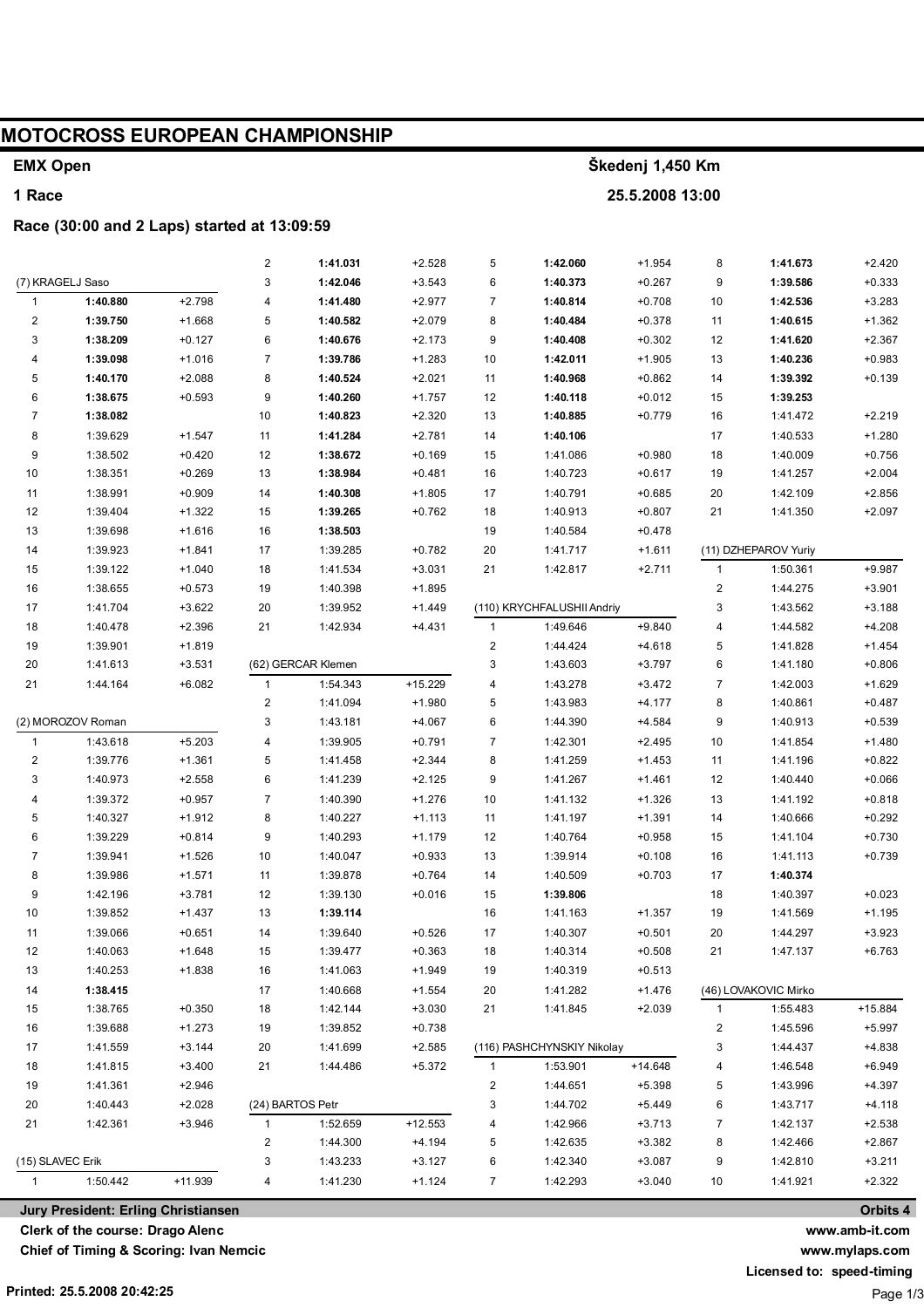## **MOTOCROSS EUROPEAN CHAMPIONSHIP**

## **EMX Open**

## 1 Race

## Race (30:00 and 2 Laps) started at 13:09:59

| 11                      | 1:42.214             | $+2.615$  | 14               | 1:43.802               | $+2.764$  | 19             | 1:46.003                     | $+2.789$  | $\overline{2}$          | 1:42.431             | $+2.408$  |
|-------------------------|----------------------|-----------|------------------|------------------------|-----------|----------------|------------------------------|-----------|-------------------------|----------------------|-----------|
| 12                      | 1:40.999             | $+1.400$  | 15               | 1:45.723               | $+4.685$  | 20             | 1:45.476                     | $+2.262$  | 3                       | 1:41.490             | $+1.467$  |
| 13                      | 1:40.061             | $+0.462$  | 16               | 1:44.970               | $+3.932$  |                |                              |           | 4                       | 1:40.023             |           |
| 14                      | 1:40.822             | $+1.223$  | 17               | 1:46.214               | $+5.176$  |                | (42) LOKOTAR Lauri           |           | 5                       | 1:42.493             | $+2.470$  |
| 15                      | 1:42.045             | $+2.446$  | 18               | 1:47.359               | $+6.321$  | $\mathbf{1}$   | 1:59.876                     | +17.082   | 6                       | 1:49.694             | $+9.671$  |
| 16                      | 1:40.619             | $+1.020$  | 19               | 1:48.007               | $+6.969$  | 2              | 1:47.090                     | $+4.296$  | $\overline{7}$          | 1:53.194             | $+13.171$ |
| 17                      | 1:40.071             | $+0.472$  | 20               | 1:52.556               | $+11.518$ | 3              | 1:46.071                     | $+3.277$  | 8                       | 1:50.338             | $+10.315$ |
| 18                      | 1:39.777             | $+0.178$  |                  |                        |           | 4              | 1:47.229                     | $+4.435$  | 9                       | 1:47.494             | $+7.471$  |
| 19                      | 1:41.653             | $+2.054$  | (53) URBAS Miha  |                        |           | 5              | 1:45.838                     | $+3.044$  | 10                      | 1:47.192             | $+7.169$  |
| 20                      | 1:39.599             |           | $\mathbf{1}$     | 1:55.306               | $+12.701$ | 6              | 1:45.764                     | $+2.970$  | 11                      | 1:46.218             | $+6.195$  |
| 21                      | 1:42.807             | $+3.208$  | $\boldsymbol{2}$ | 1:45.867               | $+3.262$  | $\overline{7}$ | 1:44.833                     | $+2.039$  | 12                      | 1:48.810             | $+8.787$  |
|                         |                      |           | 3                | 1:45.278               | $+2.673$  | 8              | 1:45.102                     | $+2.308$  | 13                      | 1:47.411             | $+7.388$  |
|                         | (100) HOUDEK Lukas   |           | 4                | 1:44.791               | $+2.186$  | 9              | 1:42.794                     |           | 14                      | 1:50.442             | $+10.419$ |
| $\mathbf{1}$            | 1:54.659             | $+14.524$ | 5                | 1:45.609               | $+3.004$  | 10             | 1:44.745                     | $+1.951$  | 15                      | 1:52.887             | $+12.864$ |
| $\overline{\mathbf{c}}$ | 1:43.940             | $+3.805$  | 6                | 1:44.394               | $+1.789$  | 11             | 1:44.018                     | $+1.224$  | 16                      | 1:49.810             | $+9.787$  |
| 3                       | 1:44.055             | $+3.920$  | $\overline{7}$   | 1:42.916               | $+0.311$  | 12             | 1:44.078                     | $+1.284$  | 17                      | 1:51.478             | $+11.455$ |
| 4                       | 1:44.805             | $+4.670$  | 8                | 1:44.676               | $+2.071$  | 13             | 1:46.233                     | $+3.439$  | 18                      | 1:56.182             | $+16.159$ |
| 5                       | 1:47.919             | $+7.784$  | 9                | 1:46.347               | $+3.742$  | 14             | 1:45.792                     | $+2.998$  | 19                      | 1:51.796             | $+11.773$ |
| 6                       | 1:42.307             | $+2.172$  | 10               | 1:45.622               | $+3.017$  | 15             | 1:45.720                     | $+2.926$  | 20                      | 1:57.365             | $+17.342$ |
| $\overline{7}$          | 1:41.431             | $+1.296$  | 11               | 1:44.721               | $+2.116$  | 16             | 1:50.519                     | $+7.725$  |                         |                      |           |
| 8                       | 1:43.030             | $+2.895$  | 12               | 1:45.361               | $+2.756$  | 17             | 1:53.561                     | +10.767   |                         | (136) BERGER Jan     |           |
| 9                       | 1:41.479             | $+1.344$  | 13               | 1:42.605               |           | 18             | 1:52.729                     | $+9.935$  | $\mathbf{1}$            | 2:03.008             | $+17.099$ |
| 10                      | 1:41.974             | $+1.839$  | 14               | 1:43.563               | $+0.958$  | 19             | 1:54.834                     | $+12.040$ | $\overline{\mathbf{c}}$ | 1:49.551             | $+3.642$  |
| 11                      | 1:41.861             | $+1.726$  | 15               | 1:43.983               | $+1.378$  | 20             | 1:48.274                     | $+5.480$  | 3                       | 1:47.150             | $+1.241$  |
| 12                      | 1:42.041             | $+1.906$  | 16               | 1:46.776               | $+4.171$  |                |                              |           | 4                       | 1:47.622             | $+1.713$  |
| 13                      | 1:40.759             | $+0.624$  | 17               | 1:45.034               | $+2.429$  |                | (25) HRABICA Jindrich        |           | 5                       | 1:49.500             | $+3.591$  |
| 14                      | 1:42.195             | $+2.060$  | 18               | 1:43.257               | $+0.652$  | $\mathbf{1}$   | 2:16.018                     | +33.538   | 6                       | 1:49.050             | $+3.141$  |
| 15                      | 1:41.212             | $+1.077$  | 19               | 1:42.865               | $+0.260$  | 2              | 2:12.865                     | $+30.385$ | $\overline{7}$          | 1:47.195             | $+1.286$  |
| 16                      | 1:42.112             | $+1.977$  | 20               | 1:43.424               | $+0.819$  | 3              | 1:46.615                     | $+4.135$  | 8                       | 1:48.230             | $+2.321$  |
| 17                      | 1:40.135             |           |                  |                        |           | 4              | 1:45.867                     | $+3.387$  | 9                       | 1:47.154             | $+1.245$  |
| 18                      | 1:42.966             | $+2.831$  |                  | (31) CRISTALLI Alessio |           | 5              | 1:44.632                     | $+2.152$  | 10                      | 1:48.567             | $+2.658$  |
| 19                      | 1:41.998             | $+1.863$  | $\mathbf{1}$     | 2:00.451               | $+17.237$ | 6              | 1:45.855                     | $+3.375$  | 11                      | 1:49.826             | $+3.917$  |
| 20                      | 1:42.712             | $+2.577$  | $\overline{c}$   | 1:50.372               | $+7.158$  | $\overline{7}$ | 1:48.046                     | $+5.566$  | 12                      | 1:46.417             | $+0.508$  |
| 21                      | 1:45.322             | $+5.187$  | 3                | 1:46.616               | $+3.402$  | 8              | 1:48.705                     | $+6.225$  | 13                      | 1:49.960             | $+4.051$  |
|                         |                      |           | 4                | 1:48.570               | $+5.356$  | 9              | 1:44.524                     | $+2.044$  | 14                      | 1:45.909             |           |
| (45) ZAFRAN Aleksander  |                      | 5         | 1:46.811         | $+3.597$               | 10        | 1:44.502       | $+2.022$                     | 15        | 1:45.988                | $+0.079$             |           |
| $\mathbf{1}$            | 1:51.284             | $+10.246$ | 6                | 1:45.606               | $+2.392$  | 11             | 1:48.131                     | $+5.651$  | 16                      | 1:48.702             | $+2.793$  |
| 2                       | 1:46.137             | $+5.099$  | 7                | 1:44.048               | $+0.834$  | 12             | 1:47.888                     | $+5.408$  | 17                      | 1:48.909             | $+3.000$  |
| 3                       | 1:43.999             | $+2.961$  | 8                | 1:43.214               |           | 13             | 1:48.101                     | $+5.621$  | 18                      | 1:46.876             | $+0.967$  |
| 4                       | 1:44.047             | $+3.009$  | 9                | 1:45.953               | $+2.739$  | 14             | 1:42.883                     | $+0.403$  | 19                      | 1:46.931             | +1.022    |
| 5                       | 1:48.001             | $+6.963$  | 10               | 1:44.492               | $+1.278$  | 15             | 1:42.960                     | $+0.480$  | 20                      | 1:49.372             | $+3.463$  |
| 6                       | 1:41.248             | $+0.210$  | 11               | 1:44.944               | $+1.730$  | 16             | 1:42.829                     | $+0.349$  |                         |                      |           |
| $\overline{7}$          | 1:41.038             |           | 12               | 1:43.890               | $+0.676$  | 17             | 1:42.480                     |           |                         | (37) TADIC Kristijan |           |
| 8                       | 1:41.058             | $+0.020$  | 13               | 1:47.241               | $+4.027$  | 18             | 1:42.706                     | $+0.226$  | $\mathbf{1}$            | 2:02.589             | +16.231   |
| 9                       | 1:41.609             | $+0.571$  | 14               | 1:44.835               | $+1.621$  | 19             | 1:45.157                     | $+2.677$  | 2                       | 1:48.756             | $+2.398$  |
| 10                      | 1:41.690             | $+0.652$  | 15               | 1:46.977               | $+3.763$  | 20             | 1:46.562                     | $+4.082$  | 3                       | 1:46.358             |           |
| 11                      | 1:41.857<br>1:43.420 | $+0.819$  | 16               | 1:45.281               | $+2.067$  |                |                              |           | 4                       | 1:48.859             | $+2.501$  |
| 12                      |                      | $+2.382$  | 17               | 1:44.862               | $+1.648$  |                | (115) PASHCHYNSKIY Oleksandr |           | 5                       | 1:50.313             | $+3.955$  |
| 13                      | 1:42.624             | $+1.586$  | 18               | 1:45.251               | $+2.037$  | 1              | 1:46.474                     | $+6.451$  | 6                       | 1:47.451             | $+1.093$  |

Jury President: Erling Christiansen

Clerk of the course: Drago Alenc

Chief of Timing & Scoring: Ivan Nemcic

www.mylaps.com Licensed to: speed-timing

Page 2/3

Orbits 4

www.amb-it.com

Škedenj 1,450 Km

25.5.2008 13:00